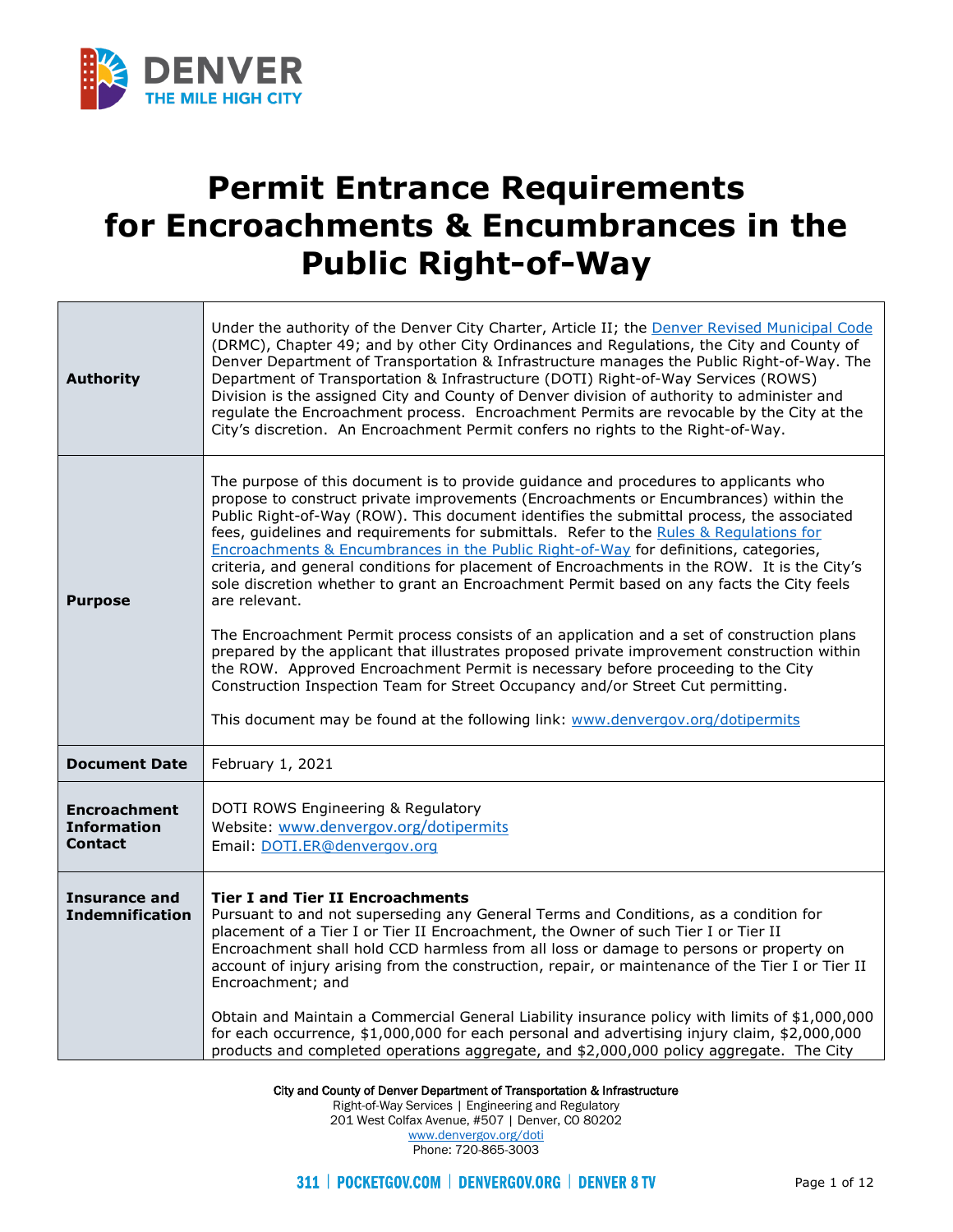

| <b>Insurance and</b><br><b>Indemnification</b><br>(Continued) | and County of Denver, its Elected and Appointed Officials, Employees and Volunteers shall be<br>included as Additional Insured.<br><b>Tier III Encroachments</b><br>Pursuant to and not superseding any General Terms and Conditions, as a condition for<br>placement of a Tier III Encroachment, the Owner of such Tier III Encroachment shall hold<br>CCD harmless from all loss or damage to persons or property on account of injury arising<br>from the construction, repair, or maintenance of the Tier III Encroachment; and<br>Obtain and Maintain a Commercial General Liability insurance policy with limits of \$1,000,000<br>for each occurrence, \$1,000,000 for each personal and advertising injury claim, \$2,000,000<br>products and completed operations aggregate, and \$5,000,000 policy aggregate. A<br>combination of primary and excess coverage may be used to meet the aggregate limit. The<br>City and County of Denver, its Elected and Appointed Officials, Employees and Volunteers<br>shall be included as Additional Insured.                                                                                                                                                                                                                                                                                                                                                                                                                                                                                                                                                                                                                                                                                                                                                                                                                                                                                                                                                                                                                                                                                                                                                                                                                                                                                                                                                                                                                                                                                                                                                                                                                                                                                                                                                                                |
|---------------------------------------------------------------|---------------------------------------------------------------------------------------------------------------------------------------------------------------------------------------------------------------------------------------------------------------------------------------------------------------------------------------------------------------------------------------------------------------------------------------------------------------------------------------------------------------------------------------------------------------------------------------------------------------------------------------------------------------------------------------------------------------------------------------------------------------------------------------------------------------------------------------------------------------------------------------------------------------------------------------------------------------------------------------------------------------------------------------------------------------------------------------------------------------------------------------------------------------------------------------------------------------------------------------------------------------------------------------------------------------------------------------------------------------------------------------------------------------------------------------------------------------------------------------------------------------------------------------------------------------------------------------------------------------------------------------------------------------------------------------------------------------------------------------------------------------------------------------------------------------------------------------------------------------------------------------------------------------------------------------------------------------------------------------------------------------------------------------------------------------------------------------------------------------------------------------------------------------------------------------------------------------------------------------------------------------------------------------------------------------------------------------------------------------------------------------------------------------------------------------------------------------------------------------------------------------------------------------------------------------------------------------------------------------------------------------------------------------------------------------------------------------------------------------------------------------------------------------------------------------------------------------------|
| <b>General Terms</b><br>& Conditions                          | The following General Terms & Conditions apply to all Encroachments:<br>Permittee shall obtain a street occupancy permit, street cut permit, and/or ROW<br>1.<br>construction permit from DOTI Permit Operations through<br>www.denvergov.org/dotipermits prior to commencing construction.<br>Permittee shall be responsible for obtaining all necessary permits and shall pay all costs<br>2.<br>for installation and construction of items permitted herein.<br>3. If the Permittee intends to install any underground facilities in or near a Public road,<br>street, alley, ROW or utility easement, the Permittee shall join the Statewide Notification<br>Association of Owners and Operators of Underground Facilities by contacting the Utility<br>Notification Center of Colorado (Colorado 811) through https://colorado811.org/ or at<br>303-232-1991, 16361 Table Mountain Pkwy, Golden, Colorado, 80403. Further, Permittee<br>shall contact the Utility Notification Center (Colorado 811) at https://colorado811.org/ or<br>303-232-1991 to request locates for existing underground facilities prior to commencing<br>excavation.<br>Permittee is fully responsible for any and all damages incurred to facilities of Denver<br>4.<br>Water and any other Utility Company, and/or drainage facilities for water and sewage of<br>the City and County of Denver due to activities authorized by the Encroachment<br>Permit(s). Should the relocation or replacement of any drainage facilities for water and<br>sewage of the City and County of Denver become necessary as determined by the<br>Executive Director of the DOTI, in the Executive Director's sole and absolute discretion,<br>Permittee shall pay all cost and expense of the portion of the water and/or sewer facilities<br>affected by the Encroachment. The extent of the affected portion to be replaced and<br>relocated by Permittee shall be determined by the Executive Director of DOTI. Any and all<br>replacement or repair of facilities of Denver Water and any other Utility Company, and/or<br>drainage facilities for water and sewage of the City and County of Denver attributed to<br>the Permittee shall be made by Denver Water, Utility Company, and/or the City and<br>County of Denver at the sole expense of the Permittee. In the event the Permittee's<br>facilities are damaged or destroyed due to Denver Water's, Utility Company's, or the City<br>and County of Denver's repair, replacement and/or operation of its facilities, repairs will<br>be made by Permittee at its sole expense. Permittee agrees to defend, indemnify and<br>hold the City harmless and to repair or pay for the repair of any and all damages to said<br>water, storm, sanitary sewer facilities or other Utility Company facilities, or those |

City and County of Denver Department of Transportation & Infrastructure Right-of-Way Services | Engineering and Regulatory 201 West Colfax Avenue, #507 | Denver, CO 80202 [www.denvergov.org/doti](https://www.denvergov.org/content/denvergov/en/transportation-mobility.html) Phone: 720-865-3003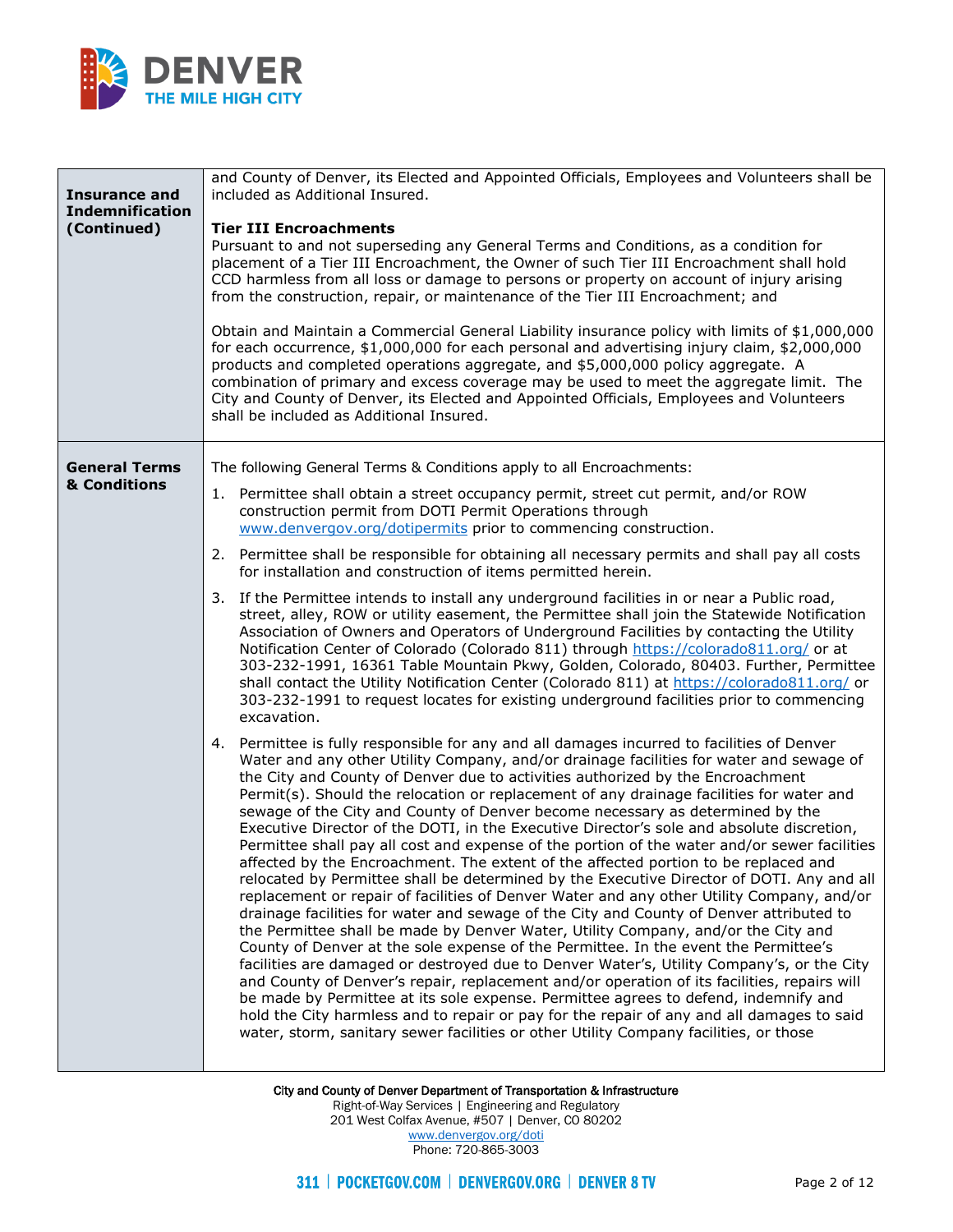

| damages resulting from the failure of the water, storm, sanitary sewer facilities or other<br>Utility Company facilities to properly function because of the Encroachment.                                                                                                                                                                                                                                                                                                                                                                                                                                                                                                                                                                                                                                                                                                                                                                                                                                                                                                                                                                                                                                                                                                                                                                                                                                                                                                                                     |
|----------------------------------------------------------------------------------------------------------------------------------------------------------------------------------------------------------------------------------------------------------------------------------------------------------------------------------------------------------------------------------------------------------------------------------------------------------------------------------------------------------------------------------------------------------------------------------------------------------------------------------------------------------------------------------------------------------------------------------------------------------------------------------------------------------------------------------------------------------------------------------------------------------------------------------------------------------------------------------------------------------------------------------------------------------------------------------------------------------------------------------------------------------------------------------------------------------------------------------------------------------------------------------------------------------------------------------------------------------------------------------------------------------------------------------------------------------------------------------------------------------------|
| 5. Permittee shall comply with all requirements of affected Utility Companies and pay for all<br>costs of removal, relocation, replacement or rearrangement of Utility Company facilities.<br>Existing utility facilities shall not be utilized, obstructed or disturbed.                                                                                                                                                                                                                                                                                                                                                                                                                                                                                                                                                                                                                                                                                                                                                                                                                                                                                                                                                                                                                                                                                                                                                                                                                                      |
| 6. All construction in, under, on or over the Encroachment Area shall be accomplished in<br>accordance with the Building Code and City and County of Denver Department of<br>Transportation & Infrastructure Transportation Standards and Details for the<br><b>Engineering Division.</b>                                                                                                                                                                                                                                                                                                                                                                                                                                                                                                                                                                                                                                                                                                                                                                                                                                                                                                                                                                                                                                                                                                                                                                                                                      |
| 7. Permittee shall observe and comply with all Federal, State and local laws, regulations,<br>ordinances, and public safety requests regarding the use of the Encroachment Area.                                                                                                                                                                                                                                                                                                                                                                                                                                                                                                                                                                                                                                                                                                                                                                                                                                                                                                                                                                                                                                                                                                                                                                                                                                                                                                                               |
| 8. Plans and Specifications governing the construction of Encroachments shall be approved<br>by DOTI prior to construction.                                                                                                                                                                                                                                                                                                                                                                                                                                                                                                                                                                                                                                                                                                                                                                                                                                                                                                                                                                                                                                                                                                                                                                                                                                                                                                                                                                                    |
| 9. Permittee shall pay all costs of construction and maintenance of the Encroachment. Upon<br>revocation of the Encroachment Permit or upon abandonment, Permittee shall pay all<br>costs of removing the Encroachment from the Encroachment Area and restore the<br>Encroachment Area to a condition in accordance with City and County of Denver<br>Department of Transportation & Infrastructure Transportation Standards and Details for<br>the Engineering Division under the supervision of DOTI.                                                                                                                                                                                                                                                                                                                                                                                                                                                                                                                                                                                                                                                                                                                                                                                                                                                                                                                                                                                                        |
| 10. Permittee shall remove and replace any and all street/alley paving, Sidewalks,<br>Streetscapes, Amenity Zones, and curb and gutter, both inside the Encroachment Area<br>and in the rights-of-way adjacent thereto, that become broken, damaged or unsightly<br>during, in the opinion of DOTI, the course of construction or maintenance of the<br>Encroachment. In the future, Permittee shall also remove, replace or repair any<br>street/alley paving, Sidewalks, and curb and gutter that become broken or damaged<br>when, in the opinion of DOTI, the damage has been caused by the Encroachment or the<br>activity of the Permittee within the Encroachment Area. All repair work shall be<br>accomplished without cost to the City and under the supervision of DOTI.                                                                                                                                                                                                                                                                                                                                                                                                                                                                                                                                                                                                                                                                                                                            |
| 11. The City reserves the right to make an inspection of the Encroachments and the<br>Encroachment Area.                                                                                                                                                                                                                                                                                                                                                                                                                                                                                                                                                                                                                                                                                                                                                                                                                                                                                                                                                                                                                                                                                                                                                                                                                                                                                                                                                                                                       |
| 12. During the existence of the Encroachments and an Encroachment Permit, Permittee, its<br>successors and assigns, at its expense, and without cost to the City, shall procure and<br>maintain Commercial General Liability insurance policy with a limit of not less than<br>\$1,000,000 per occurrence. All coverages are to be arranged on an occurrence basis and<br>include coverage for those hazards normally identified as X.C.U. during construction. The<br>insurance coverage required herein constitutes a minimum requirement and such<br>enumeration shall in no way be deemed to limit or lessen the liability of the Permittee, its<br>successors or assigns, under the terms of this Encroachment Permit. All insurance<br>coverage required herein shall be written in a form and by a company or companies<br>approved by the Risk Manager of the City and authorized to do business in the State of<br>Colorado. A certified copy of all such insurance policies shall be filed with the Executive<br>Director of DOTI, and each such policy shall contain a statement therein or endorsement<br>thereon that it will not be canceled or materially changed without written notice, by<br>registered mail, to the Executive Director of DOTI at least thirty (30) days prior to the<br>effective date of the cancellation or material change. The City and County of Denver, its<br>Elected and Appointed Officials, Employees and Volunteers shall be included as Additional<br>Insured. |
|                                                                                                                                                                                                                                                                                                                                                                                                                                                                                                                                                                                                                                                                                                                                                                                                                                                                                                                                                                                                                                                                                                                                                                                                                                                                                                                                                                                                                                                                                                                |

City and County of Denver Department of Transportation & Infrastructure Right-of-Way Services | Engineering and Regulatory 201 West Colfax Avenue, #507 | Denver, CO 80202 [www.denvergov.org/doti](https://www.denvergov.org/content/denvergov/en/transportation-mobility.html) Phone: 720-865-3003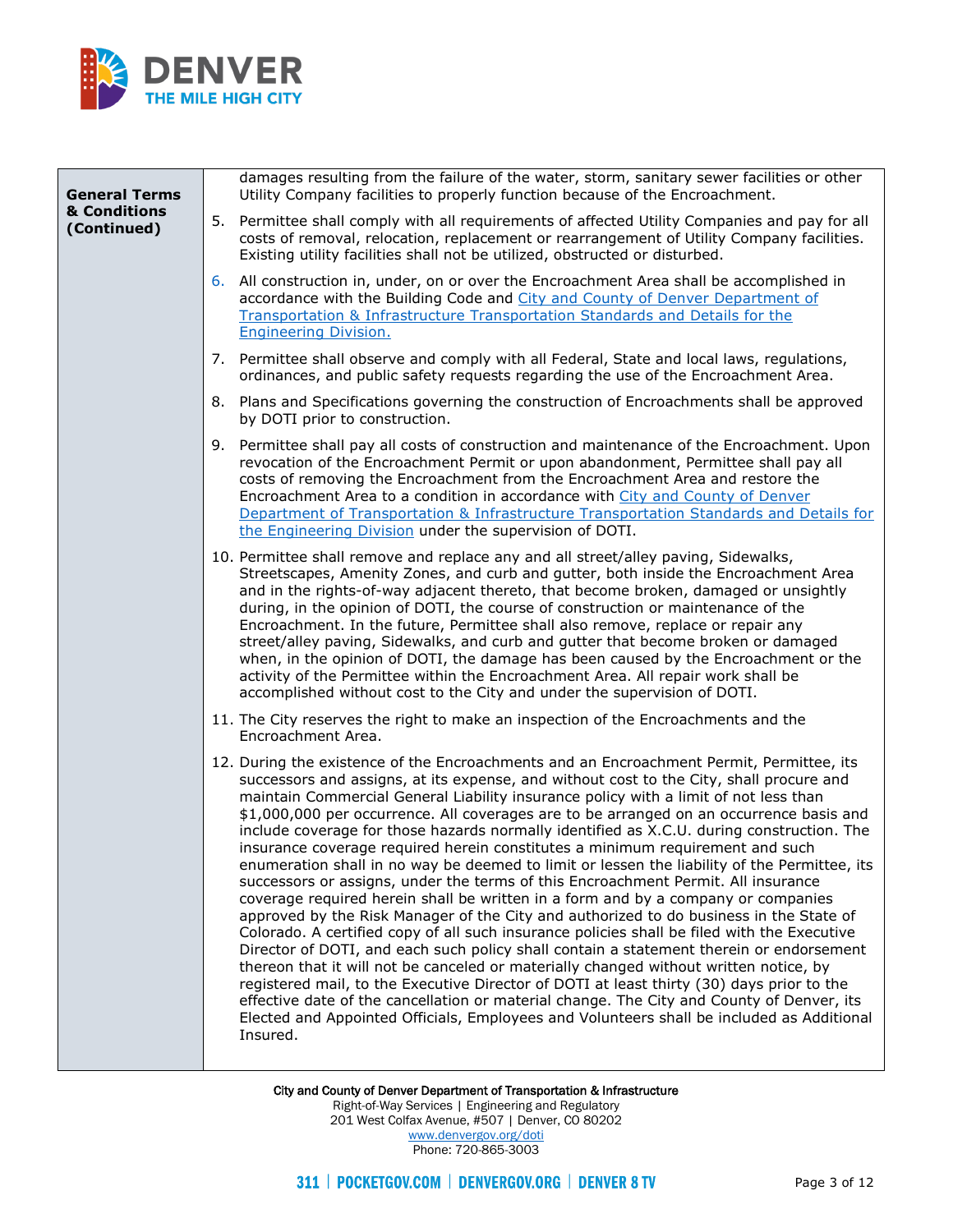

| <b>General Terms</b>        |                                                                                                                                                                                                                                                                                                                                                                                                                                                                                                                                                                                                                                              |
|-----------------------------|----------------------------------------------------------------------------------------------------------------------------------------------------------------------------------------------------------------------------------------------------------------------------------------------------------------------------------------------------------------------------------------------------------------------------------------------------------------------------------------------------------------------------------------------------------------------------------------------------------------------------------------------|
| & Conditions<br>(Continued) | 13. In addition to the requirement herein to comply with all laws, Permittee shall comply with<br>the provisions of Article IV (Prohibition of Discrimination in Employment, Housing and<br>Commercial Space, Public Accommodations, Educational Institutions and Health and<br>Welfare Services) of Chapter 28 (Human Rights) of the DRMC. The failure to comply with<br>any such provision shall be a proper basis for revocation of the Encroachment.                                                                                                                                                                                     |
|                             | 14. The right to revoke an Encroachment Permit at any time for any reason and require the<br>removal of an Encroachment is expressly reserved to the City.                                                                                                                                                                                                                                                                                                                                                                                                                                                                                   |
|                             | 15. By Permittee's use of this Encroachment Permit and the Encroachment Area, Permittee<br>agrees to the following:                                                                                                                                                                                                                                                                                                                                                                                                                                                                                                                          |
|                             | a. Permittee agrees to defend, indemnify, reimburse and hold harmless City, its<br>appointed and elected officials, agents and employees for, from and against all<br>liabilities, claims, judgments, suits or demands for damages to persons or<br>property arising out of, resulting from, or relating to this Encroachment Permit<br>and the Encroachment ("Claims"). This indemnity shall be interpreted in the<br>broadest possible manner to indemnify City for any acts or omissions of<br>Permittee or its subcontractors either passive or active, irrespective of fault,<br>including City's negligence whether active or passive. |
|                             | b. Permittee's duty to defend and indemnify City shall arise at the time written<br>notice of the Claim is first provided to City regardless of whether claimant has<br>filed suit on the Claim. Permittee's duty to defend and indemnify City shall arise<br>even if City is the only party sued by claimant and/or claimant alleges that City's<br>negligence or willful misconduct was the sole cause of claimant's damages.                                                                                                                                                                                                              |
|                             | c. Permittee will defend any and all Claims which may be brought or threatened<br>against City and will pay on behalf of City any expenses incurred by reason of<br>such Claims including, but not limited to, court costs and attorney fees incurred<br>in defending and investigating such Claims or seeking to enforce this indemnity<br>obligation. Such payments on behalf of City shall be in addition to any other legal<br>remedies available to City and shall not be considered City's exclusive remedy.                                                                                                                           |
|                             | d. Insurance coverage requirements specified in this Encroachment Permit shall in<br>no way lessen or limit the liability of Permittee under the terms of this<br>indemnification obligation. Permittee shall obtain, at its own expense, any<br>additional insurance that it deems necessary for the City's protection.                                                                                                                                                                                                                                                                                                                     |
|                             | e. This defense and indemnification obligation shall survive the expiration or<br>termination of this Encroachment Permit.                                                                                                                                                                                                                                                                                                                                                                                                                                                                                                                   |
|                             | 16. Pursuant to Chapter 49 of the DRMC, DOTI is authorized to remove or to order the<br>removal of any article, vehicle, object or thing whatsoever encroaching into any street,<br>alley, Sidewalk, or other public way or place.                                                                                                                                                                                                                                                                                                                                                                                                           |
|                             | 17. No third party, person or agency, except for an authorized Special District, may place an<br>Encroachment in front of a property without written permission of the adjacent property<br>owner.                                                                                                                                                                                                                                                                                                                                                                                                                                           |
|                             | 18. Permittee's use of the ROW for placement of an Encroachment does not create a property<br>right or ownership interest of any kind in the Encroachment Area to the Permittee.                                                                                                                                                                                                                                                                                                                                                                                                                                                             |
|                             | 19. All Encroachments in Amenity Zones containing existing Public Trees and/or with the<br>potential to impact tree roots or tree canopy must be pre-approved by the Office of the                                                                                                                                                                                                                                                                                                                                                                                                                                                           |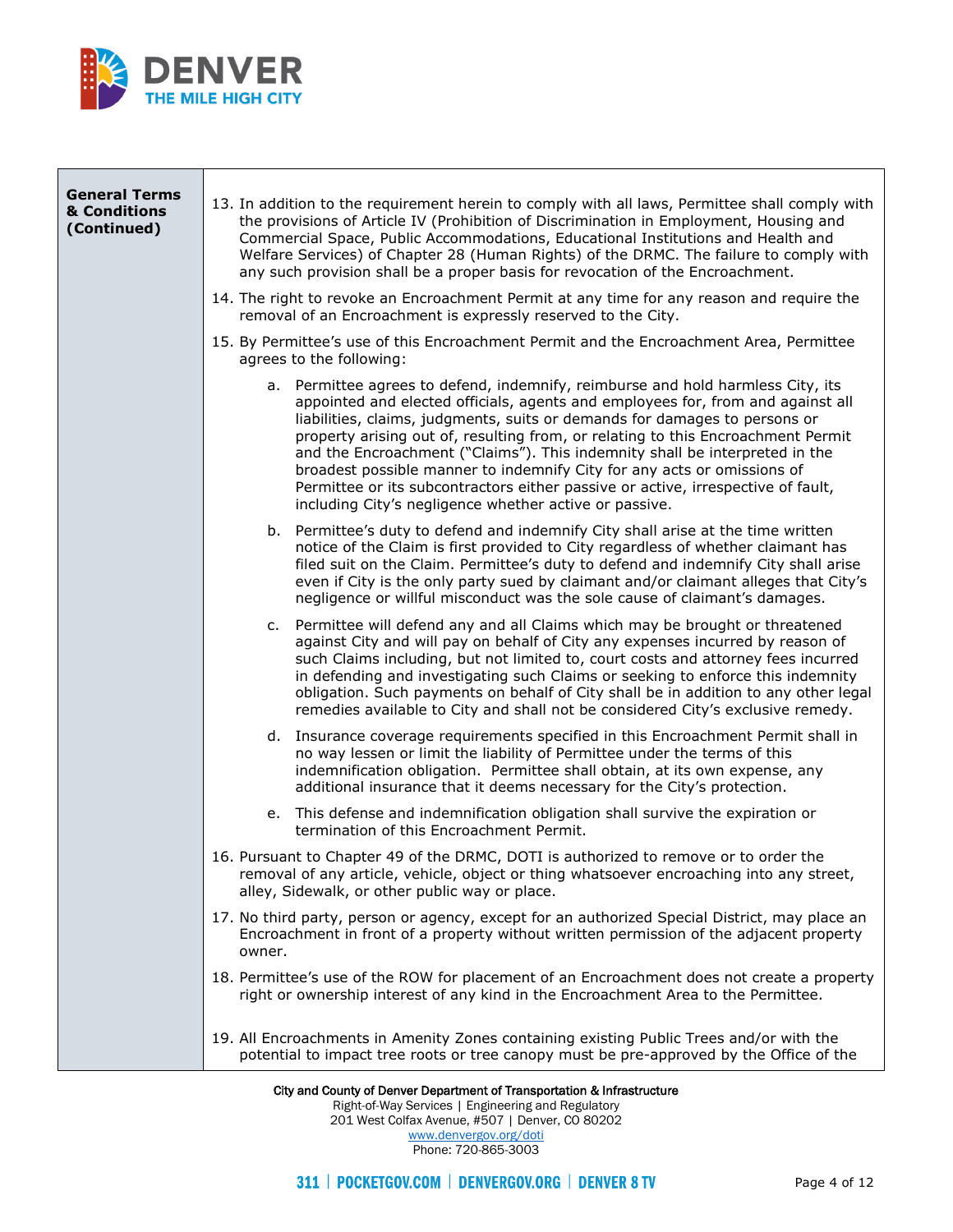

| <b>General Terms</b><br>& Conditions<br>(Continued)                               |          |                    | by emailing forestry@denvergov.org.               |                                                                     |          | City Forester (OCF), by contacting them at forestry@denvergov.org or 720-913-0651.<br>Encroachments cannot be attached to or damage any Public Tree, and any damage shall<br>be reported to the OCF immediately for mitigation. All trenching, excavation and grading<br>activities within the Dripline of any Public Tree must be pre-approved by the OCF.<br>Permits are required for the planting or removal of any Public Trees and can be obtained                                                                                                                                                                                  |
|-----------------------------------------------------------------------------------|----------|--------------------|---------------------------------------------------|---------------------------------------------------------------------|----------|------------------------------------------------------------------------------------------------------------------------------------------------------------------------------------------------------------------------------------------------------------------------------------------------------------------------------------------------------------------------------------------------------------------------------------------------------------------------------------------------------------------------------------------------------------------------------------------------------------------------------------------|
|                                                                                   |          |                    |                                                   | CASDP permitting depending on location and scope of project.        |          | 20. All disturbances associated with construction of the Encroachment shall be managed as<br>required by CCD standards for erosion control which may require standard notes or                                                                                                                                                                                                                                                                                                                                                                                                                                                           |
|                                                                                   |          |                    | shall require DPR approval prior to installation. |                                                                     |          | 21. Encroachments proposed adjacent to a designated park or within a dedicated parkway                                                                                                                                                                                                                                                                                                                                                                                                                                                                                                                                                   |
|                                                                                   | CPD.     |                    |                                                   |                                                                     |          | 22. Encroachments attached to a building may require building and/or zoning permits from                                                                                                                                                                                                                                                                                                                                                                                                                                                                                                                                                 |
|                                                                                   |          |                    |                                                   | of Map Revision (CLOMR) and LOMR will be required.                  |          | 23. Encroachments in the regulatory floodplain shall require a SUDP and comply with Chapter<br>4 Floodplain Regulations of the "Storm Drainage Design and Technical Criteria", Chapter<br>12 Floodplain Management of the "DOTI Rules and Regulations Governing Sewerage<br>Charges and Fees and Management of Wastewater" and the CCD Floodplain Ordinance in<br>DRMC Section 56-200 through 56-206. Above ground Encroachments in a Floodway<br>require a No-Rise Certification sealed and signed by a Professional Engineer licensed in<br>the State of Colorado. If there is any rise in Base Flood Elevations, a Conditional Letter |
|                                                                                   |          |                    |                                                   | properly disposed and is the responsibility of the Permittee.       |          | 24. Only clean soil may be brought onto an Encroachment Area. Verification of soil quality<br>must be provided if requested. Material removed from an Encroachment Area must be                                                                                                                                                                                                                                                                                                                                                                                                                                                          |
| <b>Permit and</b><br><b>Applicant</b><br><b>Obligations</b>                       |          |                    | Infrastructure/Documents/Right-of-Way-Permits     | to obtain a Street Occupancy Permit can be found at                 |          | The Encroachment Permit does not substitute or replace any permits that may be required such<br>as Federal, State, and City and County of Denver permits or approvals, including but not limited<br>to: Street Occupancy, Street Cut, Erosion Control, Community Planning and Development,<br>Building Department, Parks Permit. It is the responsibility of the applicant to ensure that all<br>necessary permits and approvals have been obtained prior to construction. Information on how<br>https://www.denvergov.org/Government/Departments/Department-of-Transportation-and-                                                      |
| <b>Encroachment</b><br><b>Permit Fee</b><br><b>Schedule and</b><br><b>Payment</b> |          |                    | Legal                                             | DOTI. Encroachment Permit Fees are required per Fee Schedule below: | Annual   | Encroachment Permit Fees are subject to change by authority of the Executive Director of                                                                                                                                                                                                                                                                                                                                                                                                                                                                                                                                                 |
| <b>Methods</b>                                                                    |          |                    | Description                                       | Resolution                                                          | Permit   |                                                                                                                                                                                                                                                                                                                                                                                                                                                                                                                                                                                                                                          |
|                                                                                   | Tier     | <b>Initial Fee</b> | Fee                                               | <b>Review Fee</b>                                                   | Fee      | Revocation                                                                                                                                                                                                                                                                                                                                                                                                                                                                                                                                                                                                                               |
|                                                                                   | L        | \$0.00             | N/A                                               | N/A                                                                 | \$0.00   | \$0.00                                                                                                                                                                                                                                                                                                                                                                                                                                                                                                                                                                                                                                   |
|                                                                                   | $\rm II$ | \$1,500.00         | \$300.00                                          | N/A                                                                 | \$200.00 | \$600.00                                                                                                                                                                                                                                                                                                                                                                                                                                                                                                                                                                                                                                 |
|                                                                                   | Ш        | \$1,500.00         | \$300.00                                          | \$300.00                                                            | \$200.00 | \$600.00                                                                                                                                                                                                                                                                                                                                                                                                                                                                                                                                                                                                                                 |
|                                                                                   |          |                    |                                                   | annual permit fee beginning the following calendar year.            |          | The Initial Fee shall be paid prior to release of the comment report. Following Encroachment<br>approval and issuance of Permit, the applicant or their successor will be billed annually for                                                                                                                                                                                                                                                                                                                                                                                                                                            |

Right-of-Way Services | Engineering and Regulatory

201 West Colfax Avenue, #507 | Denver, CO 80202 [www.denvergov.org/doti](https://www.denvergov.org/content/denvergov/en/transportation-mobility.html)

Phone: 720-865-3003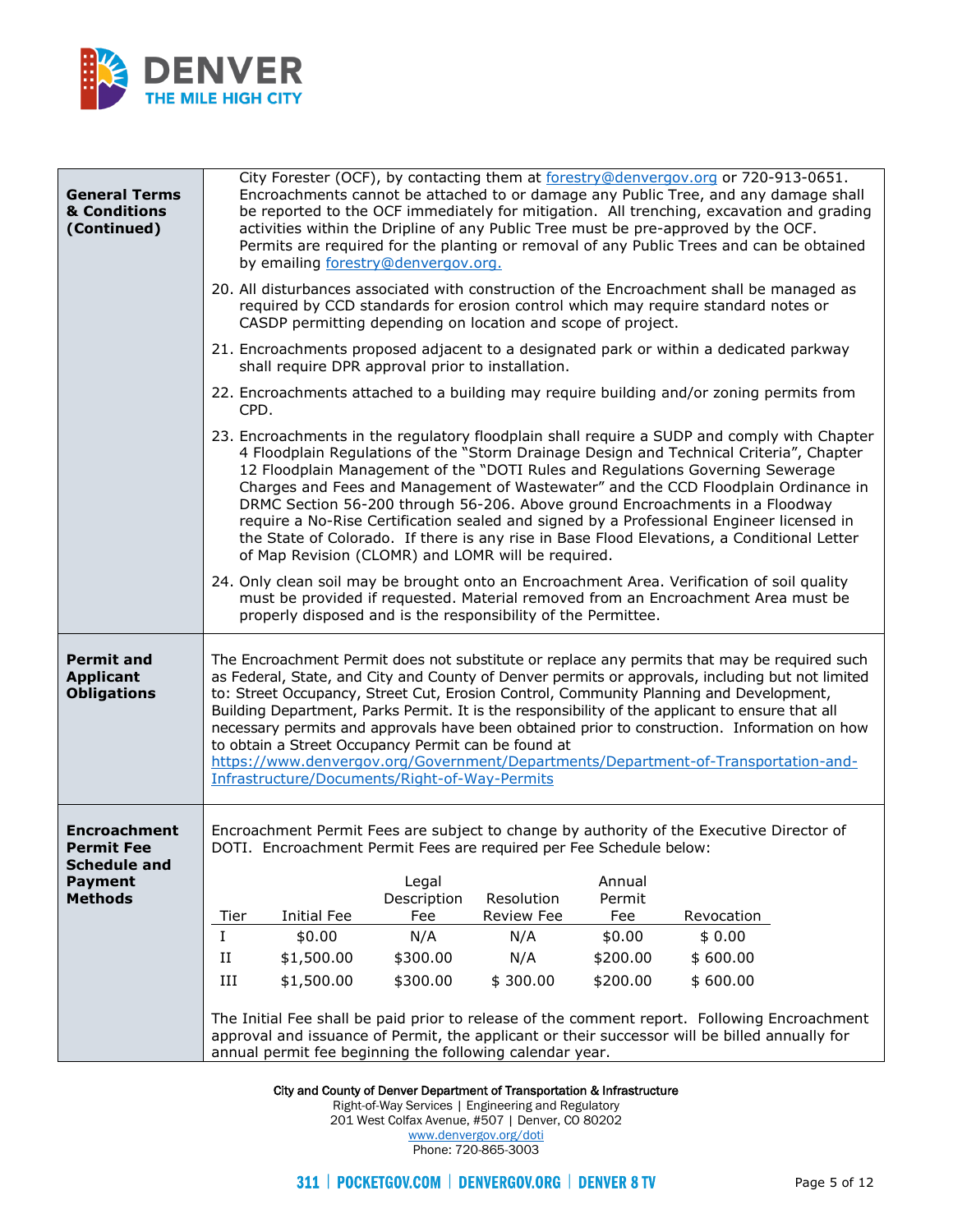

| <b>Encroachment</b><br><b>Permit Fee</b><br><b>Schedule and</b><br><b>Payment</b><br><b>Methods</b><br>(Continued) | <b>Payment Methods:</b><br>Prior to making a payment, the project must be logged-in and an invoice emailed to the<br>applicant. Paid fees are not refundable.<br><b>ONLINE:</b><br>In order to submit payments online, the applicant must set-up an E-Permits account:<br>https://www.denvergov.org/AccelaCitizenAccess/Login.aspx<br><b>IN PERSON</b><br>In order to submit payments in person, the applicant may visit<br>201 W. Colfax Ave., 2 <sup>nd</sup> Floor Cashier, Denver, CO 80202<br>Phone: 720-865-2780<br><b>OVER THE PHONE</b><br>In order to submit payment over the phone:<br>Please submit the "Over the Phone Credit Card Authorization" form, found here:<br>https://www.denvergov.org/content/dam/denvergov/Portals/730/documents/ROWPermits/Cr<br>edit-Card-Auth-FormCPDWMD.pdf with your initial submittal.<br>Accepted Payment Methods: Cash, Check, Money Order, Discover, Master Card, and Visa<br>Checks or Money Orders are made payable to: Manager of Finance                                                                                                                                                                                                                                                                                                                                                                                                                                                                                                                                                                                                                                                                                                                                                             |
|--------------------------------------------------------------------------------------------------------------------|-----------------------------------------------------------------------------------------------------------------------------------------------------------------------------------------------------------------------------------------------------------------------------------------------------------------------------------------------------------------------------------------------------------------------------------------------------------------------------------------------------------------------------------------------------------------------------------------------------------------------------------------------------------------------------------------------------------------------------------------------------------------------------------------------------------------------------------------------------------------------------------------------------------------------------------------------------------------------------------------------------------------------------------------------------------------------------------------------------------------------------------------------------------------------------------------------------------------------------------------------------------------------------------------------------------------------------------------------------------------------------------------------------------------------------------------------------------------------------------------------------------------------------------------------------------------------------------------------------------------------------------------------------------------------------------------------------------------------------------------------------------|
| <b>Submittal and</b><br><b>Approval</b><br><b>Process</b>                                                          | Encroachments are defined in the Rules and Regulations for Encroachments and Encumbrances<br>in the Public Right-of-Way. DOTI reserves the right to classify a proposed Encroachment as a<br>Tier I, II or III, or deny an application, for any reason as determined to be relevant in the sole<br>judgment of DOTI.<br><b>Tier I Encroachments</b><br>Tier I Encroachments can be constructed or placed in the ROW after obtaining a Street<br>$\Box$<br>Occupancy and Construction ROW permits. An Encroachment Permit is not required.<br><b>Tier II Encroachments</b><br>Require an application, an initial fee, and review process to ensure general consistency<br>$\Box$<br>with all related Encroachment criteria, including but not limited to the General Placement<br>and Height Criteria and any Tier II specific criteria.<br>Will receive approval through a revocable Tier II Encroachment Permit.<br>$\Box$<br>The Encroachment Permit will be recorded in the Office of the Denver Clerk and<br>$\Box$<br>Recorder's Office.<br>An annual Encroachment Permit Fee shall be required to maintain the Tier II<br>Encroachment Permit.<br><b>Tier III Encroachments</b><br>Require an application, fees, legal description, and review process to ensure general<br>$\Box$<br>compliance with all related Encroachment criteria, including but not limited to the General<br>Placement and Height Criteria and any Tier III specific criteria.<br>Will receive approval through a City Council Resolution.<br>□<br>The Resolution will be recorded in the Office of the Denver Clerk and Recorder's Office.<br>$\Box$<br>An annual Encroachment Permit Fee shall be required to maintain the Tier III<br>$\Box$<br>Encroachment Resolution. |

Right-of-Way Services | Engineering and Regulatory 201 West Colfax Avenue, #507 | Denver, CO 80202

> [www.denvergov.org/doti](https://www.denvergov.org/content/denvergov/en/transportation-mobility.html) Phone: 720-865-3003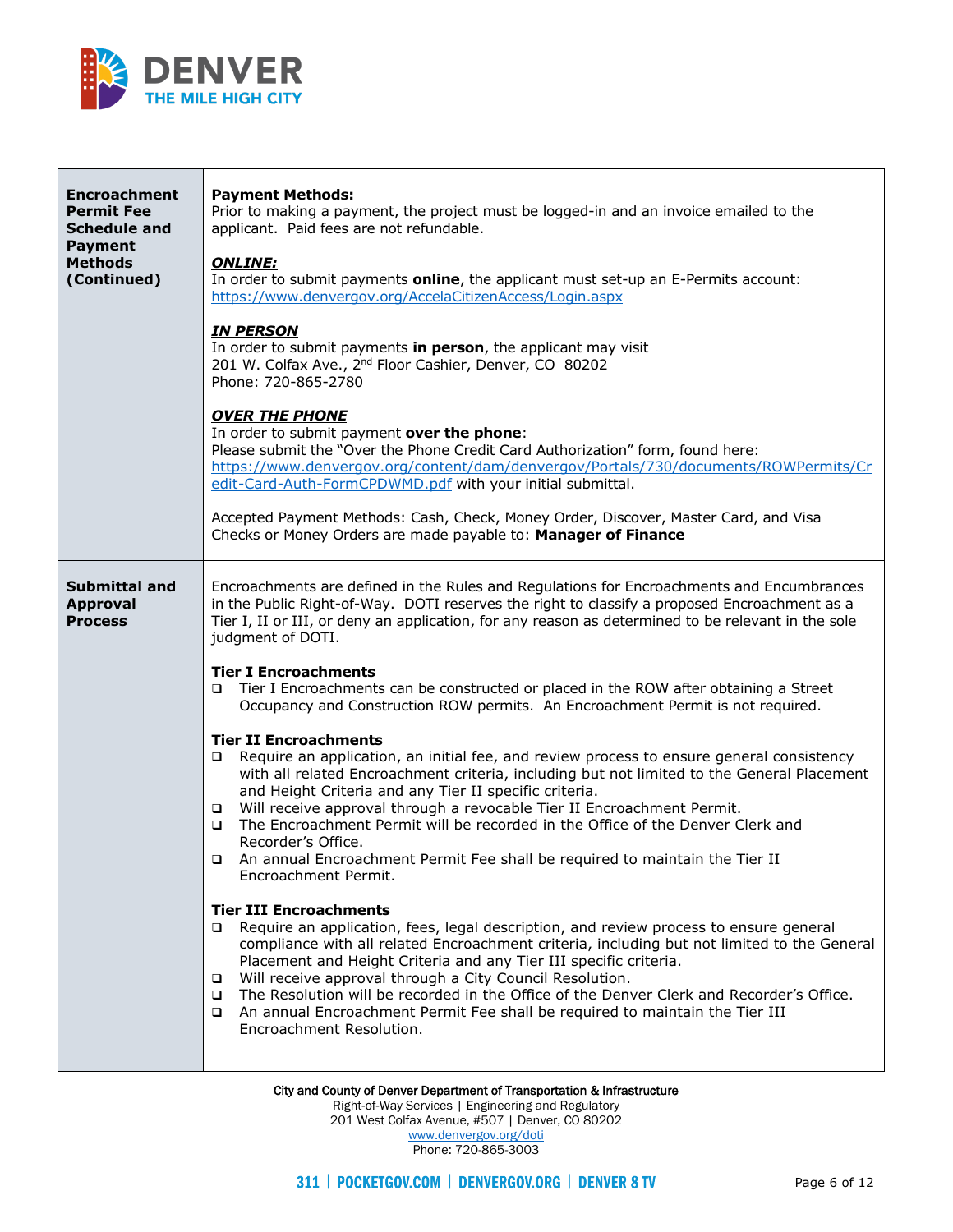

| <b>Submittal and</b> |                                                                                                                                                                                       |  |  |  |
|----------------------|---------------------------------------------------------------------------------------------------------------------------------------------------------------------------------------|--|--|--|
| <b>Approval</b>      | Initial Submittal                                                                                                                                                                     |  |  |  |
| <b>Process</b>       | To apply for Encroachment approval, submit the following items to ROWS ER at<br>DOTI.ER@denvergov.org in one email. Only Electronic Format Submissions Accepted.                      |  |  |  |
| (Continued)          |                                                                                                                                                                                       |  |  |  |
|                      | <b>Encroachment Application</b><br>❏                                                                                                                                                  |  |  |  |
|                      | Application must include Legal Description for adjacent property in which Encroachment<br>▫                                                                                           |  |  |  |
|                      | Permit will be recorded against.                                                                                                                                                      |  |  |  |
|                      | Purpose for Encroachment<br>$\Box$<br>Site Plans, Structural Plans, and Details (see Encroachment Application Requirements<br>□                                                       |  |  |  |
|                      | Section below for details)                                                                                                                                                            |  |  |  |
|                      | Total PDF file size of plans may not exceed 30MB<br>□                                                                                                                                 |  |  |  |
|                      | -If multiple PDF's are necessary, please see the FTP site guidance section to submit.                                                                                                 |  |  |  |
|                      | -Must be fully unlocked, flattened and size reduced as much possible                                                                                                                  |  |  |  |
|                      | -Printable to scale 11" x 17"                                                                                                                                                         |  |  |  |
|                      | Apply for a Floodplain Permit if construction occurs within a regulatory floodplain as shown<br>□<br>on Denver Maps: https://www.denvergov.org/Maps/map/floodplain. When a Floodplain |  |  |  |
|                      | Permit is required, submit plans showing floodplain impacts for the entire project.                                                                                                   |  |  |  |
|                      | <b>Location Description</b><br>$\Box$                                                                                                                                                 |  |  |  |
|                      | Title Commitment for adjacent property to prove applicant's ownership.<br>□                                                                                                           |  |  |  |
|                      | <b>Additional Required Materials</b><br>❏                                                                                                                                             |  |  |  |
|                      | If you are unable to submit the required documents in one email, please refer to the section                                                                                          |  |  |  |
|                      | below for the FTP Submittal Information.                                                                                                                                              |  |  |  |
|                      |                                                                                                                                                                                       |  |  |  |
|                      | Initial Review and Comments                                                                                                                                                           |  |  |  |
|                      | ER will log the application and distribute for an initial 3-week review period.<br>▫<br>Typically, within 2 business days after the initial review period, ER will send the applicant |  |  |  |
|                      | ▫<br>a written response of consolidated review comments via e-mail.                                                                                                                   |  |  |  |
|                      | Initial Fees must be paid in full prior to the release of the compiled comment report. If the<br>❏                                                                                    |  |  |  |
|                      | fees are not paid, the report will not be released until after they are paid.                                                                                                         |  |  |  |
|                      |                                                                                                                                                                                       |  |  |  |
|                      | If the Encroachment is approved by all regulatory reviewers, ER will initiate approval of the<br>Encroachment Permit.                                                                 |  |  |  |
|                      |                                                                                                                                                                                       |  |  |  |
|                      | <b>Comment Resolution Process</b>                                                                                                                                                     |  |  |  |
|                      | If the applicant receives any denials, comments or conditions from reviewers, it is the<br>□                                                                                          |  |  |  |
|                      | applicant's responsibility to work directly with each reviewer to clear the comment(s) and                                                                                            |  |  |  |
|                      | condition(s) to an approved status. It is not ER's responsibility to confirm comments and                                                                                             |  |  |  |
|                      | conditions are addressed or coordinate with reviewers on behalf of applicants. The                                                                                                    |  |  |  |
|                      | reviewers contact information is provided on the comment report.<br>Once all comments and conditions have been cleared to approved, ER will determine if a<br>□                       |  |  |  |
|                      | resubmittal is required, or if final plans will be requested.                                                                                                                         |  |  |  |
|                      |                                                                                                                                                                                       |  |  |  |
|                      | <b>Resubmittal Process</b>                                                                                                                                                            |  |  |  |
|                      | A resubmittal will be required if the proposed Encroachment layout is moved due to<br>$\Box$                                                                                          |  |  |  |
|                      | existing City standards and/or regulations, significant changes must be made to meet                                                                                                  |  |  |  |
|                      | Encroachment Submittal Requirements, or the applicant makes significant changes at<br>their own discretion.                                                                           |  |  |  |
|                      | The review and comment delivery timelines for resubmittal(s) are the same as for the<br>□                                                                                             |  |  |  |
|                      | first submittal as noted above.                                                                                                                                                       |  |  |  |
|                      |                                                                                                                                                                                       |  |  |  |

Right-of-Way Services | Engineering and Regulatory 201 West Colfax Avenue, #507 | Denver, CO 80202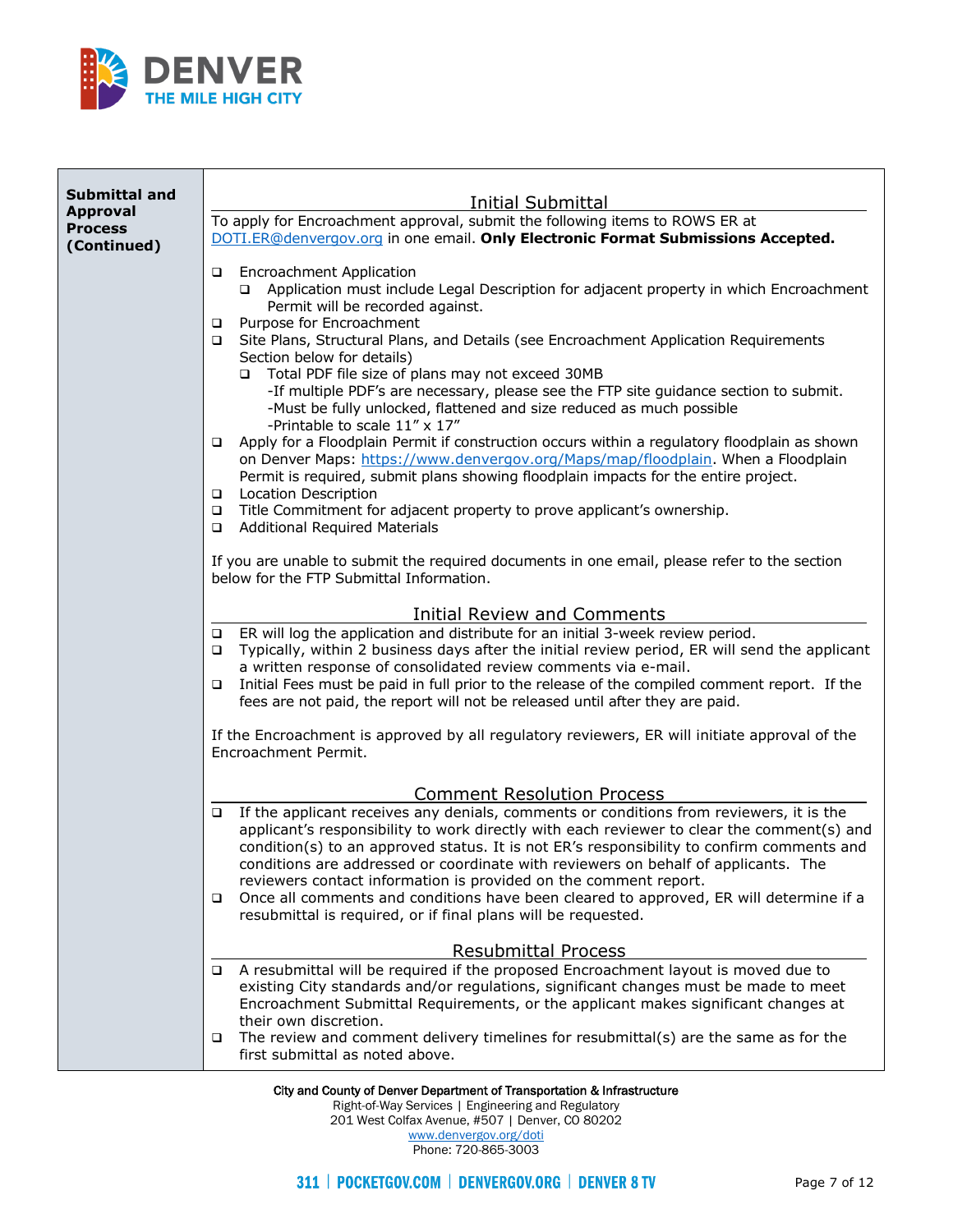

| Submittal and<br><b>Approval</b><br><b>Process</b><br>(Continued) | To resubmit an Encroachment, all submittal requirements and guidelines shall apply. All<br>$\Box$<br>resubmittals shall be transmitted via email to <b>DOTI.ER@denvergov.org</b> . State clearly in<br>the email subject line and the body of the resubmittal e-mail the City Project number<br>(e.g. 2021-ENCROACHMENT-#######), official application name, and the submittal<br>count $(2^{nd}, 3^{rd}, etc.).$ This ensures clear communication on how to process your request. |
|-------------------------------------------------------------------|------------------------------------------------------------------------------------------------------------------------------------------------------------------------------------------------------------------------------------------------------------------------------------------------------------------------------------------------------------------------------------------------------------------------------------------------------------------------------------|
|                                                                   | Permit Issuance:<br>Once all comments have been addressed by the applicant and acknowledged by reviewers,<br>the following will be completed for Permit Approval:                                                                                                                                                                                                                                                                                                                  |
|                                                                   |                                                                                                                                                                                                                                                                                                                                                                                                                                                                                    |
|                                                                   | <b>Tier I Encroachments</b><br>Tier I Encroachments can be constructed or placed in the ROW after obtaining Street<br>□<br>Occupancy and/or Construction ROW permits. A separate Encroachment Permit will not be<br>issued.                                                                                                                                                                                                                                                        |
|                                                                   | It is important to note that DOTI has the discretion to deny a Tier I street occupancy permit<br>□<br>if it is determined that the proposed location for a Tier I Encroachment will impact the safe<br>and efficient use and operation of the ROW, even if the proposed Encroachment meets all<br>Rules & Regulations for Tier I Encroachments.                                                                                                                                    |
|                                                                   | <b>Tier II Encroachments</b>                                                                                                                                                                                                                                                                                                                                                                                                                                                       |
|                                                                   | ER will prepare the Tier II Encroachment Permit form and invoice for annual permit fee<br>□                                                                                                                                                                                                                                                                                                                                                                                        |
|                                                                   | (refer to Fee Schedule above) and send to the applicant.<br>Applicant must pay the annual permit fee invoice and sign and return the Encroachment                                                                                                                                                                                                                                                                                                                                  |
|                                                                   | $\Box$<br>Permit.                                                                                                                                                                                                                                                                                                                                                                                                                                                                  |
|                                                                   | ER will submit the Encroachment Permit to the Executive Director of DOTI, or their<br>□<br>designated representative, for approval and final execution. It is important to note that<br>there is no requirement for the Executive Director to approve the Tier II Encroachment<br>Permit and the Executive Director has the discretion to deny the application.<br>Following Executive Director Approval, ER will record the executed Encroachment Permit and<br>□                 |
|                                                                   | approved legal or location description with the Denver Clerk and Recorder's Office within 20<br>business days.                                                                                                                                                                                                                                                                                                                                                                     |
|                                                                   | ER will provide the applicant a copy of the recorded Tier II Encroachment Permit for their<br>□<br>records.                                                                                                                                                                                                                                                                                                                                                                        |
|                                                                   | <b>Tier III Encroachments</b>                                                                                                                                                                                                                                                                                                                                                                                                                                                      |
|                                                                   | ER will prepare the invoice for remaining fees (refer to Fee Schedule above) and send to the<br>$\Box$                                                                                                                                                                                                                                                                                                                                                                             |
|                                                                   | applicant for payment.<br>After applicant has paid remaining fees, ER will prepare the Tier III Encroachment Resolution<br>$\Box$<br>request form.                                                                                                                                                                                                                                                                                                                                 |
|                                                                   | ER will submit the Encroachment Resolution request form to the Executive Director of DOTI,<br>$\Box$<br>or their designated representative, for their respective approval for submittal to City Council.<br>It is important to note that there is no requirement for the Executive Director to approve the<br>Tier III Encroachment Resolution request and the Executive Director has the discretion to                                                                            |
|                                                                   | deny the application.<br>Following Executive Director Approval of the Encroachment Resolution request, ER will<br>$\Box$<br>submit the Tier III Encroachment Resolution request to City Council for their consideration.<br>It is important to note that there is no requirement for City Council to approve the Tier III<br>Encroachment Resolution and City Council has the discretion to deny the application.                                                                  |
|                                                                   | If City Council approves the Encroachment Resolution, the Tier III Encroachment Resolution<br>□                                                                                                                                                                                                                                                                                                                                                                                    |
|                                                                   | will be recorded with the Denver Clerk and Recorder's Office.<br>ER will provide the applicant a copy of the recorded Tier III Encroachment Resolution for<br>□<br>their records.                                                                                                                                                                                                                                                                                                  |
|                                                                   |                                                                                                                                                                                                                                                                                                                                                                                                                                                                                    |

Right-of-Way Services | Engineering and Regulatory 201 West Colfax Avenue, #507 | Denver, CO 80202

[www.denvergov.org/doti](https://www.denvergov.org/content/denvergov/en/transportation-mobility.html) Phone: 720-865-3003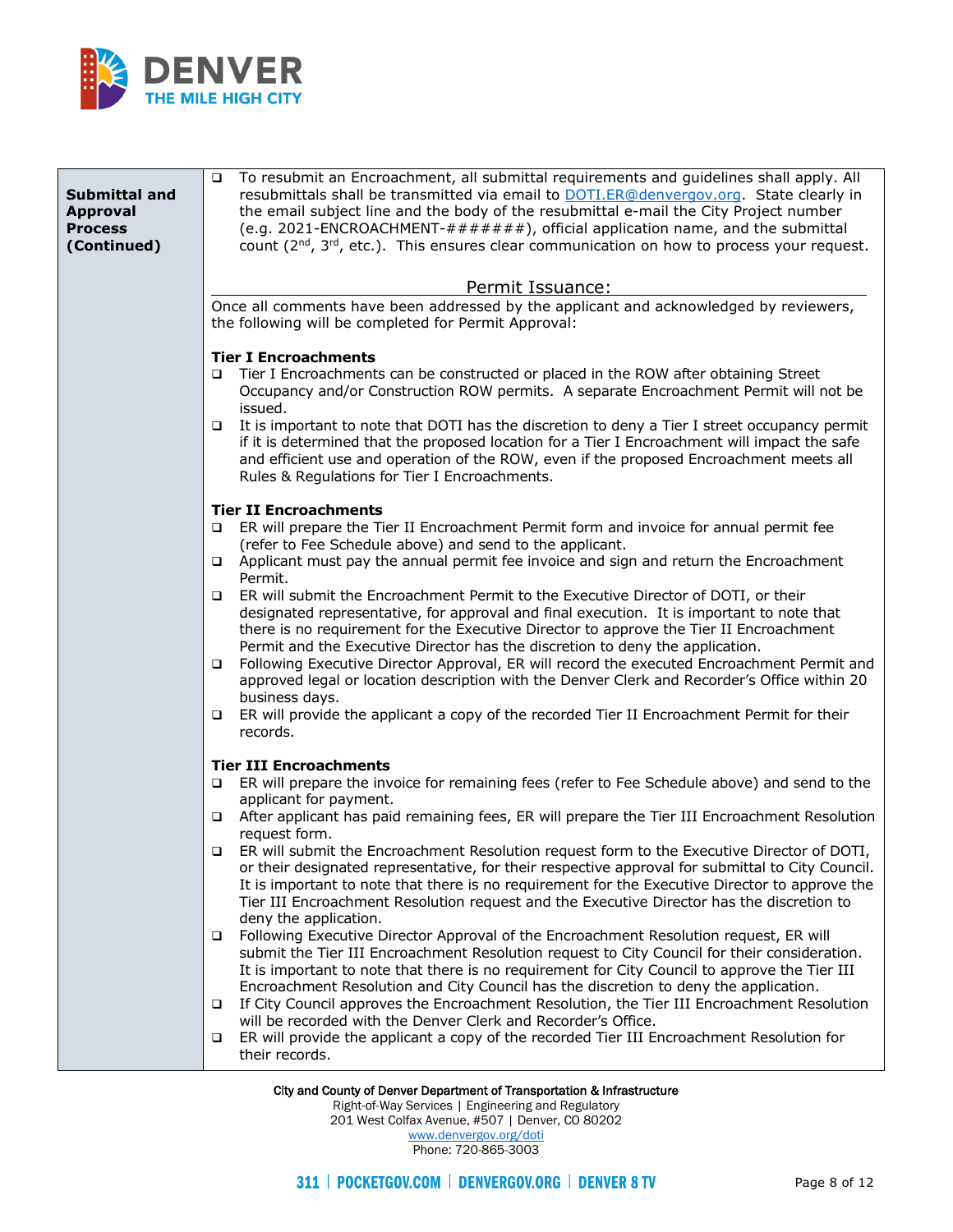

| <b>Submittal and</b><br><b>Approval</b><br><b>Process</b><br>(Continued)             | Note that other City permits will be required before construction of any approved<br>Encroachment. Examples include: SSPR, SUDP, RSOP, SCP, TCR, Building, Zoning,<br>Utility Plan Review, OCF, Fire, ROW Construction Permit                                                                                                                                                                                                                                                                                                                                                                                                                                                                                                                                                                                                                                                                                                                                                                                                                                                                                                                                                                                                                                                                                                                                                                                                                                                                                                                                                                                                                                                                                                                                                                                                                 |
|--------------------------------------------------------------------------------------|-----------------------------------------------------------------------------------------------------------------------------------------------------------------------------------------------------------------------------------------------------------------------------------------------------------------------------------------------------------------------------------------------------------------------------------------------------------------------------------------------------------------------------------------------------------------------------------------------------------------------------------------------------------------------------------------------------------------------------------------------------------------------------------------------------------------------------------------------------------------------------------------------------------------------------------------------------------------------------------------------------------------------------------------------------------------------------------------------------------------------------------------------------------------------------------------------------------------------------------------------------------------------------------------------------------------------------------------------------------------------------------------------------------------------------------------------------------------------------------------------------------------------------------------------------------------------------------------------------------------------------------------------------------------------------------------------------------------------------------------------------------------------------------------------------------------------------------------------|
| <b>FTP Submittal</b><br><b>Information</b>                                           | FTP Submittal Guidance:<br>All PDF's shall not be larger than 30MB.<br>Process to submit to FTP site:<br>Log in to the FTP site using the below credentials.<br>□<br>Name everything with your company name, and name/address of your project.<br>$\Box$<br>Send email to DOTI.ER@denvergov.org notifying ER that you have uploaded plans (if you do<br>$\Box$<br>not do this, we will not know of your submittal and it will not be logged-in).<br>Login Credentials:<br>https://exteft.denvergov.org/#/<br>$\Box$<br>User: PWDIST<br>$\Box$<br>Password: DenverPW#1<br>$\Box$                                                                                                                                                                                                                                                                                                                                                                                                                                                                                                                                                                                                                                                                                                                                                                                                                                                                                                                                                                                                                                                                                                                                                                                                                                                               |
| <b>Encroachment</b><br><b>Application</b><br><b>Submittal</b><br><b>Requirements</b> | Encroachment Application Submittal documents shall include the following:<br>Encroachments must be in accordance with the following DOTI Rules and Regulations.<br>Rules & Regulations can be found here:<br>https://www.denvergov.org/Government/Departments/Department-of-Transportation-and-<br>Infrastructure/Documents/Rules-Regulations<br>Rules and Regulations for Encroachments & Encumbrances in the Public Right-of-Way<br>$\Box$<br>Rules and Regulations for the Construction of Curbs, Gutters, Sidewalks, Driveways, Street<br>$\Box$<br>Paving, and Other Public Right-of-Way Improvements<br>Rules and Regulations for the Maintenance of Improvements in the Public Right-of-Way<br>$\Box$<br>Rules and Regulations Governing Street Cuts and Roadway Excavation Specifications<br>$\Box$<br>Encroachments must also be in accordance with DOTI Transportation Standards and<br>Details for the Engineering Division, found here:<br>https://www.denvergov.org/Government/Departments/Department-of-Transportation-and-<br>Infrastructure/Documents/Standards-Details<br><b>Application Form</b><br>Submit a completed application<br>❏<br>All applications must be signed by the Permittee as defined in the Rules and Regulations<br>□<br>for Encroachments & Encumbrances in the Public Right of Way. Applications submitted<br>without the adjacent property owner signature will be rejected as incomplete.<br><b>Purpose of Encroachment</b><br>Detailed narrative explaining why the proposed Encroachment cannot be accomplished<br>□<br>without utilizing the ROW and how the proposed Encroachment will not negatively impact<br>the intended use of the ROW.<br>Include details of project status and applicable information from coordination with DES<br>$\Box$<br>and/or CPD to assist the ER review process. |

Right-of-Way Services | Engineering and Regulatory 201 West Colfax Avenue, #507 | Denver, CO 80202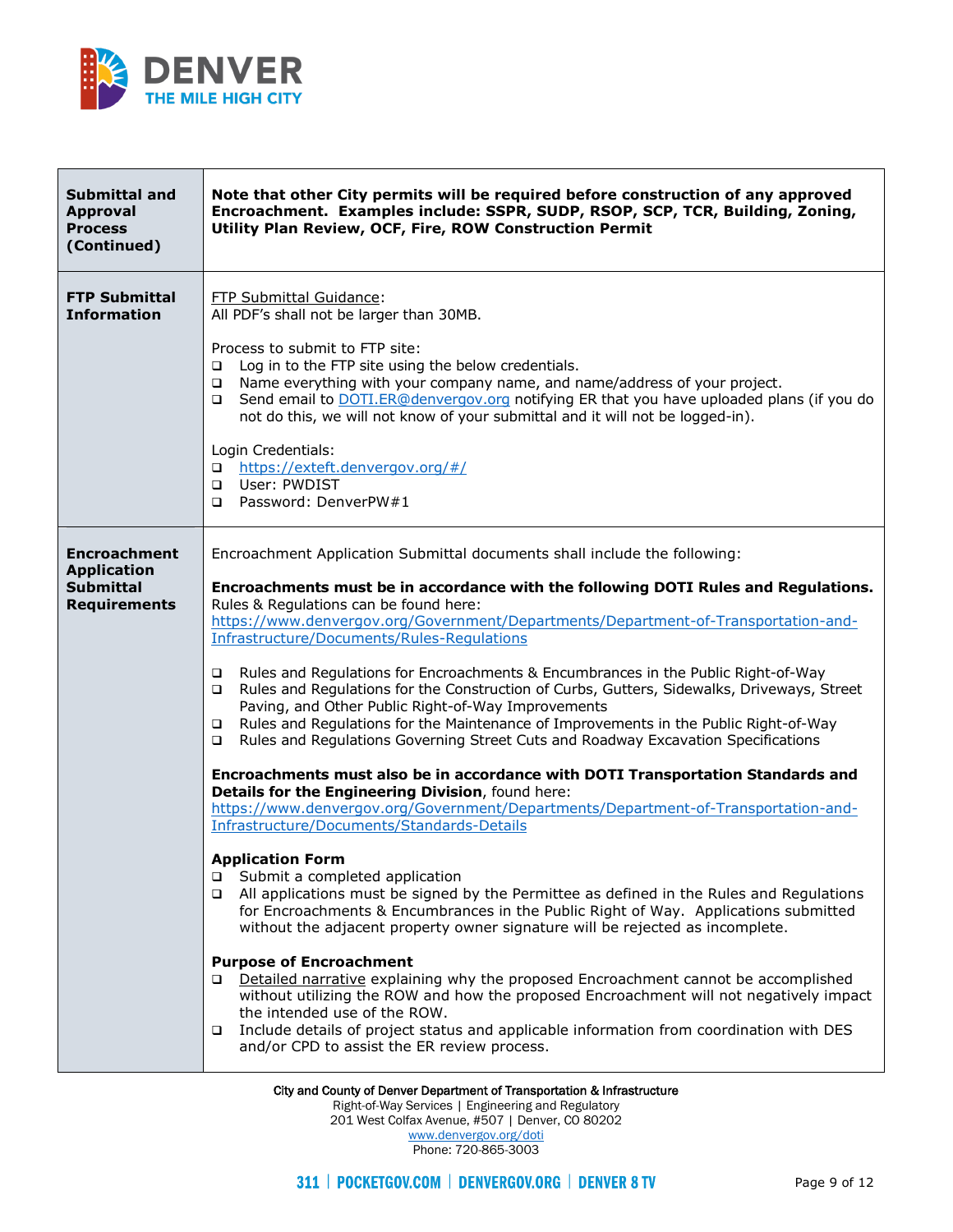

| <b>Encroachment</b>                | <b>Submittal Checklist</b>                                                                                                                                                                                                                                                                                                                                                                                                                                                                                                                                                                                                                                                                                                                                                                                            |  |  |  |
|------------------------------------|-----------------------------------------------------------------------------------------------------------------------------------------------------------------------------------------------------------------------------------------------------------------------------------------------------------------------------------------------------------------------------------------------------------------------------------------------------------------------------------------------------------------------------------------------------------------------------------------------------------------------------------------------------------------------------------------------------------------------------------------------------------------------------------------------------------------------|--|--|--|
| <b>Application</b>                 | □ Submit a completed checklist                                                                                                                                                                                                                                                                                                                                                                                                                                                                                                                                                                                                                                                                                                                                                                                        |  |  |  |
| <b>Submittal</b>                   |                                                                                                                                                                                                                                                                                                                                                                                                                                                                                                                                                                                                                                                                                                                                                                                                                       |  |  |  |
|                                    | <b>Comment Resolution Sheet(s)</b>                                                                                                                                                                                                                                                                                                                                                                                                                                                                                                                                                                                                                                                                                                                                                                                    |  |  |  |
| <b>Requirements</b><br>(Continued) | If an Encroachment application is returned to the applicant with comments from City<br>reviewers, the applicant will include a Comment Resolution sheet(s) with revisions. The<br>Comment Resolution sheet shall have the following information:<br>Agency Name<br>$\Box$<br>Reviewer's name<br>$\Box$<br>Review comments (reviewer comments must be verbatim)<br>$\Box$                                                                                                                                                                                                                                                                                                                                                                                                                                              |  |  |  |
|                                    | □ Formal written response to each comment                                                                                                                                                                                                                                                                                                                                                                                                                                                                                                                                                                                                                                                                                                                                                                             |  |  |  |
|                                    | Plan set date and revision number (if applicable)<br>$\Box$                                                                                                                                                                                                                                                                                                                                                                                                                                                                                                                                                                                                                                                                                                                                                           |  |  |  |
|                                    |                                                                                                                                                                                                                                                                                                                                                                                                                                                                                                                                                                                                                                                                                                                                                                                                                       |  |  |  |
|                                    | Site Plan Sheet(s) sealed and signed by a Professional Engineer licensed in the<br><b>State of Colorado</b><br>General                                                                                                                                                                                                                                                                                                                                                                                                                                                                                                                                                                                                                                                                                                |  |  |  |
|                                    | □ Vicinity map                                                                                                                                                                                                                                                                                                                                                                                                                                                                                                                                                                                                                                                                                                                                                                                                        |  |  |  |
|                                    | North arrow<br>$\Box$                                                                                                                                                                                                                                                                                                                                                                                                                                                                                                                                                                                                                                                                                                                                                                                                 |  |  |  |
|                                    | Numerical and bar scale (Scale not to exceed $1'' = 40'$ )<br>$\Box$<br>Legend<br>$\Box$                                                                                                                                                                                                                                                                                                                                                                                                                                                                                                                                                                                                                                                                                                                              |  |  |  |
|                                    | PE stamp area<br>$\Box$                                                                                                                                                                                                                                                                                                                                                                                                                                                                                                                                                                                                                                                                                                                                                                                               |  |  |  |
|                                    | □ Plan set date and revision number (if applicable)                                                                                                                                                                                                                                                                                                                                                                                                                                                                                                                                                                                                                                                                                                                                                                   |  |  |  |
|                                    | Plan View (Aerial imagery is allowed, however, does not replace requirement for accurately<br>scaled engineering drawings)                                                                                                                                                                                                                                                                                                                                                                                                                                                                                                                                                                                                                                                                                            |  |  |  |
|                                    | Show, label and <i>dimension</i> existing and proposed final site conditions, including but not<br>limited to the following:<br>Property lines<br>$\Box$<br>$\Box$<br>Right-of-way width<br>Edge of Pavement<br>$\Box$<br>Curb and gutter<br>$\Box$<br>Sidewalks<br>$\Box$<br>Street lights<br>$\Box$<br>Pedestrian lights<br>$\Box$<br><b>Signal Poles</b><br>$\Box$<br>Surface utility features such as power poles, electric cabinets, handhole boxes, manholes,<br>$\Box$<br>storm drainage inlets, traffic control boxes, vaults, valves, fire hydrants, etc.<br>Regulatory Floodplain boundaries (FEMA)<br>$\Box$<br>Underground and overhead utilities (water, storm sewer, sanitary sewer, gas, electric,<br>$\Box$<br>communications, etc.). Use best available information from field survey, utility-owner |  |  |  |
|                                    | maps, sanitary and storm plat maps, and City of Denver GIS data.<br>https://www.denvergov.org/Maps/<br>Trees and landscaping in the ROW<br>$\Box$<br>Nearby driveways and alleys<br>$\Box$<br>Street names and adjacent property address(es)<br>$\Box$<br>Regional Transportation District (RTD) bus stop, with any amenities including<br>$\Box$<br>bench/shelter, signage, bus pad and bench pad                                                                                                                                                                                                                                                                                                                                                                                                                    |  |  |  |
|                                    | Show, label and dimension proposed:<br>□ Location and size of Encroachment in ROW<br>□ Show and dimension limits of both above and below ground elements<br><b>Construction Materials</b><br>$\Box$                                                                                                                                                                                                                                                                                                                                                                                                                                                                                                                                                                                                                   |  |  |  |

Right-of-Way Services | Engineering and Regulatory

201 West Colfax Avenue, #507 | Denver, CO 80202

[www.denvergov.org/doti](https://www.denvergov.org/content/denvergov/en/transportation-mobility.html) Phone: 720-865-3003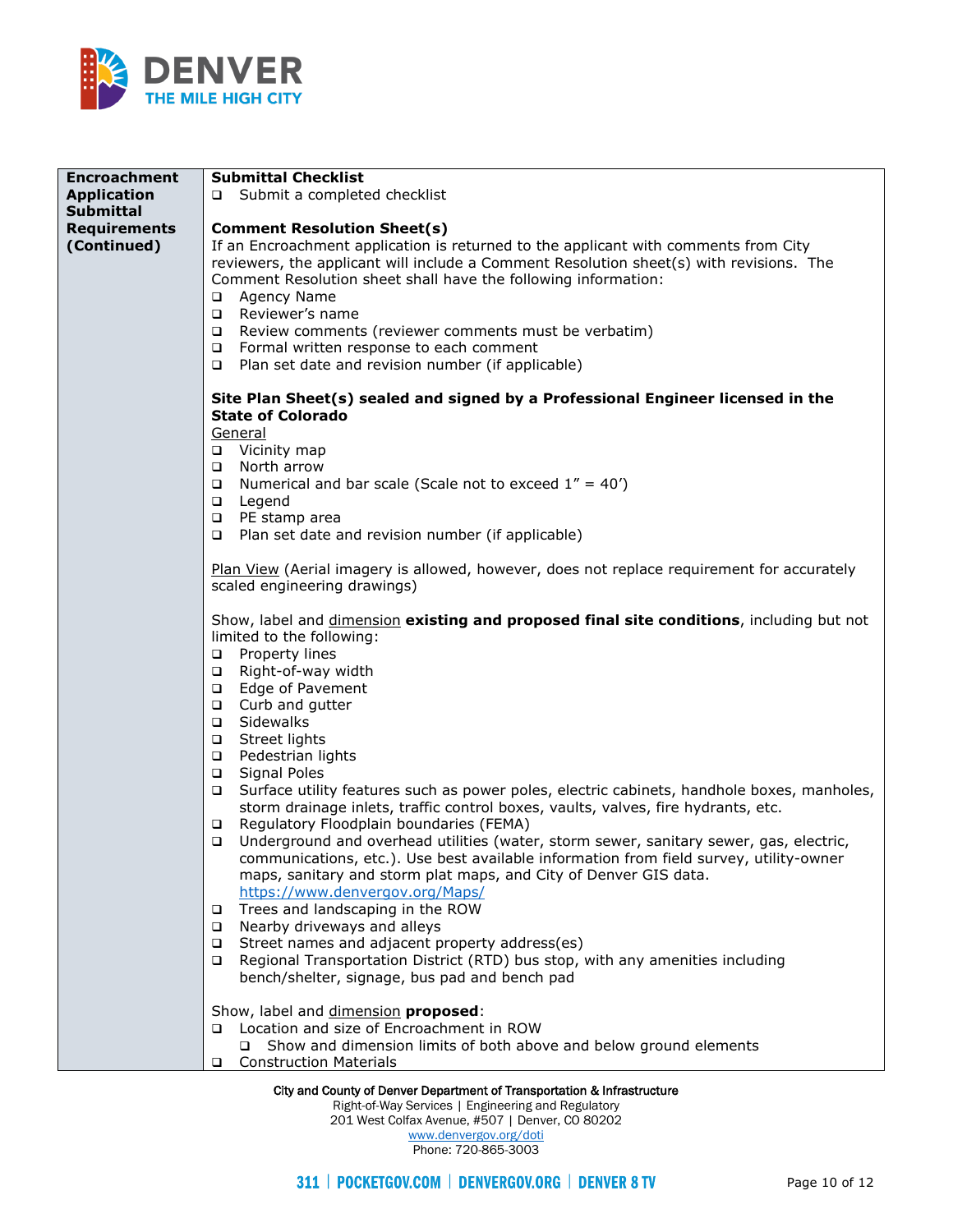

| <b>Encroachment</b><br><b>Application</b><br><b>Submittal</b><br><b>Requirements</b><br>(Continued) | Projection from building<br>$\Box$<br>Distance from Encroachment to the nearest flowline<br>$\Box$<br>Distance from Encroachment to any other Streetscape feature/obstruction in the vicinity<br>$\Box$<br>Distance from property line to back of curb<br>$\Box$<br>Electrical service alignment, electrical connection location, and voltage/amps<br>$\Box$<br>Note: No proposed Encroachments are allowed in the intersection clear zone per City<br>$\Box$<br>Transportation Standards and Details for the Engineering Division, Std. Dwg. 7.9                                             |
|-----------------------------------------------------------------------------------------------------|-----------------------------------------------------------------------------------------------------------------------------------------------------------------------------------------------------------------------------------------------------------------------------------------------------------------------------------------------------------------------------------------------------------------------------------------------------------------------------------------------------------------------------------------------------------------------------------------------|
|                                                                                                     | <b>Elevation or Cross-Section Views</b><br>□ Location and size of Encroachment in ROW<br>□ Show and dimension limits of both above and below ground elements<br>Existing and final grade<br>$\Box$<br>Existing utilities<br>$\Box$<br>Vertical height/clearance of the Encroachment from finish grade<br>$\Box$<br>Depth of underground facilities<br>$\Box$                                                                                                                                                                                                                                  |
|                                                                                                     | Structural Plans sealed and signed by a Professional Engineer licensed in the State                                                                                                                                                                                                                                                                                                                                                                                                                                                                                                           |
|                                                                                                     | of Colorado<br>□ Required for all underground Encroachments subject to loading, above ground<br>Encroachments with a foundation, and projecting Encroachments.<br>Manufacturer's certifications may be accepted when approved by DOTI in writing<br>$\Box$<br>$\Box$ Plan set date and revision number (if applicable)                                                                                                                                                                                                                                                                        |
|                                                                                                     | <b>Detail Sheet(s)</b>                                                                                                                                                                                                                                                                                                                                                                                                                                                                                                                                                                        |
|                                                                                                     | □ Provide Manufacturer's and/or construction detail(s) sealed and signed by a Professional<br>Engineer licensed in the State of Colorado<br>Do not include standard City transportation details in the plans. Reference the<br>$\Box$<br>appropriate City detail by drawing number on the appropriate plan and elevation view(s)<br>with leader call-outs                                                                                                                                                                                                                                     |
|                                                                                                     | Provide Office of the Forester's (OCF) tree protection detail and notes, available to<br>$\Box$<br>download at https://www.denvergov.org/content/denvergov/en/denver-parks-and-<br>recreation/trees-natural-resources/forestry-trees-/land-developer-resources.html                                                                                                                                                                                                                                                                                                                           |
|                                                                                                     | □ Provide only special, non-standard, or modified City details<br>Plan set date and revision number (if applicable)<br>$\Box$                                                                                                                                                                                                                                                                                                                                                                                                                                                                 |
|                                                                                                     | <b>Location Description for the Encroachment</b><br>For above ground Encroachments, a general location description (word doc)<br>$\Box$<br>For underground Encroachments, a land description of the Encroachment shall be<br>$\Box$<br>submitted in accordance with the Survey Section of Right-of-Way Services guidelines<br>(may be submitted after the 1 <sup>st</sup> review and comment period)                                                                                                                                                                                          |
|                                                                                                     | <b>Additional Required Material(s)</b><br>If the proposed Encroachment a Sign, Artwork, or is located within a design review<br>$\Box$<br>district under the Denver Zoning Code or a floodplain zone, approval documents from                                                                                                                                                                                                                                                                                                                                                                 |
|                                                                                                     | those respective reviewing authorities shall be included in the application<br>For properties sharing the Encroachment, appropriate legal documentation shall be<br>$\Box$<br>submitted for review by the City, which identifies ownership, maintenance and fee<br>obligations, and what would happen to the shared Encroachment if either property is<br>sold. The document shall be signed by all affected property owners and recorded with the<br>Denver Clerk and Recorder's Office.<br>As requested, specifications or any additional materials for the proposed Encroachment<br>$\Box$ |
|                                                                                                     | not shown on the drawings or as determined by DOTI.                                                                                                                                                                                                                                                                                                                                                                                                                                                                                                                                           |

Right-of-Way Services | Engineering and Regulatory 201 West Colfax Avenue, #507 | Denver, CO 80202 [www.denvergov.org/doti](https://www.denvergov.org/content/denvergov/en/transportation-mobility.html) Phone: 720-865-3003